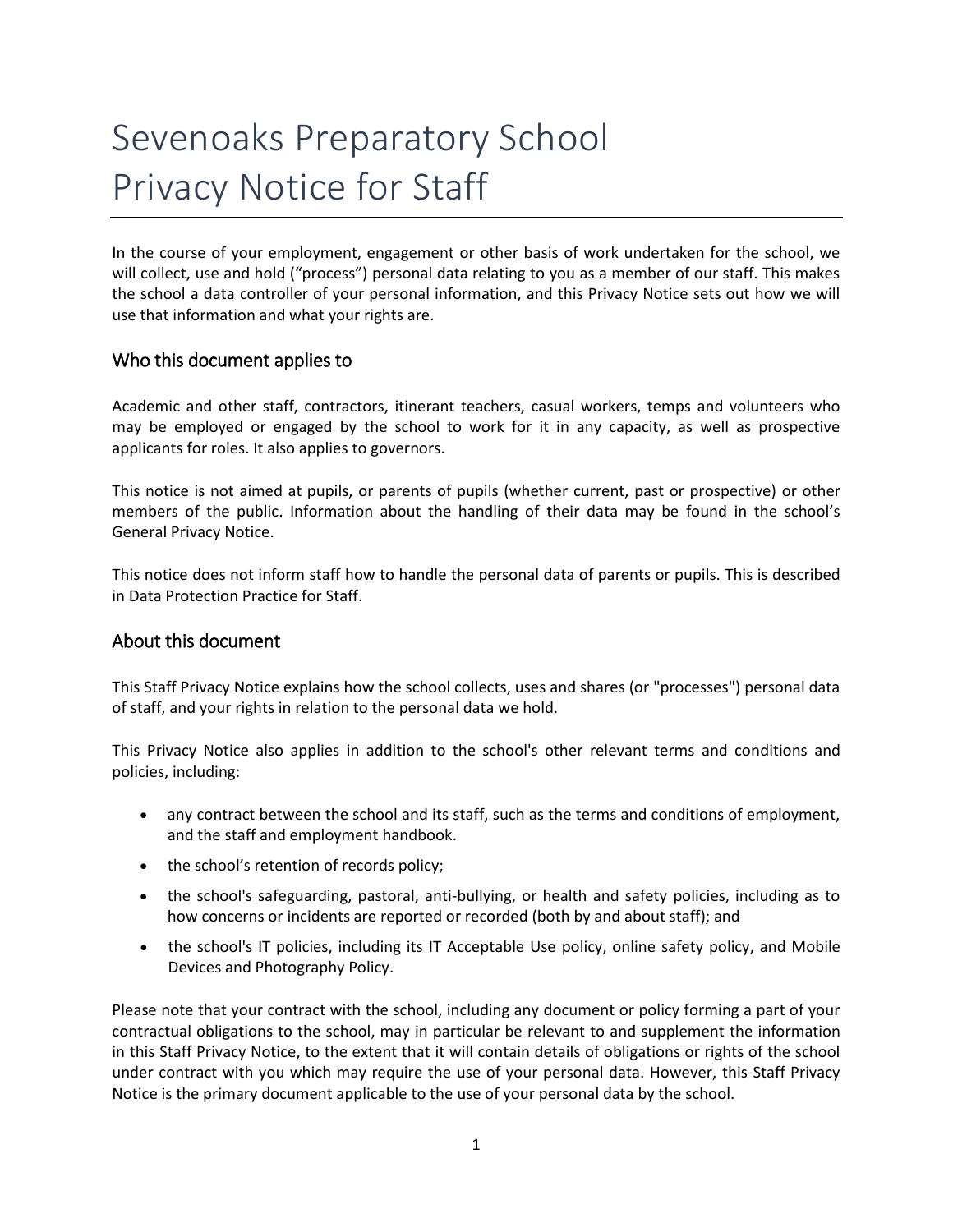This Staff Privacy Notice also applies alongside any other information the school may provide about particular uses of personal data, for example when collecting data via an online or paper form.

## Responsibility for data protection

The School has a committee of privacy officers:

- Wendy Kent, Bursar Privacy Committee Secretary
- Richard Bunch, IT & Network Manager

This committee will deal with all your requests and enquiries concerning the school's use of your personal data (see the section on Your Rights in our general data protection policy) and endeavour to ensure that all personal data is processed in compliance with this policy and data protection law.

You can contact the privacy officers using email address [privacy@theprep.org.uk](mailto:privacy@theprep.org.uk) or by speaking to the bursar.

## How we collect your information

We may collect your personal data in a number of ways, for example:

- from the information you provide to us before making a job application, for example when you come for an interview;
- when you submit a formal application to work for us, and provide your personal data in application forms and covering letters, etc.; and
- from third parties, for example the Disclosure and Barring Service (DBS) and referees (including your previous or current employers or school), in order to verify details about you and/or your application to work for us.

More generally, during the course of your employment with us, as a member of staff, we will collect data from or about you, including:

- when you provide or update your contact details;
- when you or another member of staff completes paperwork regarding your performance appraisals;
- in the course of fulfilling your employment (or equivalent) duties more generally, including by filling reports, note taking, or sending emails on school systems;
- in various other ways as you interact with us during your time as a member of staff, and afterwards, where relevant, for the various purposes set out below.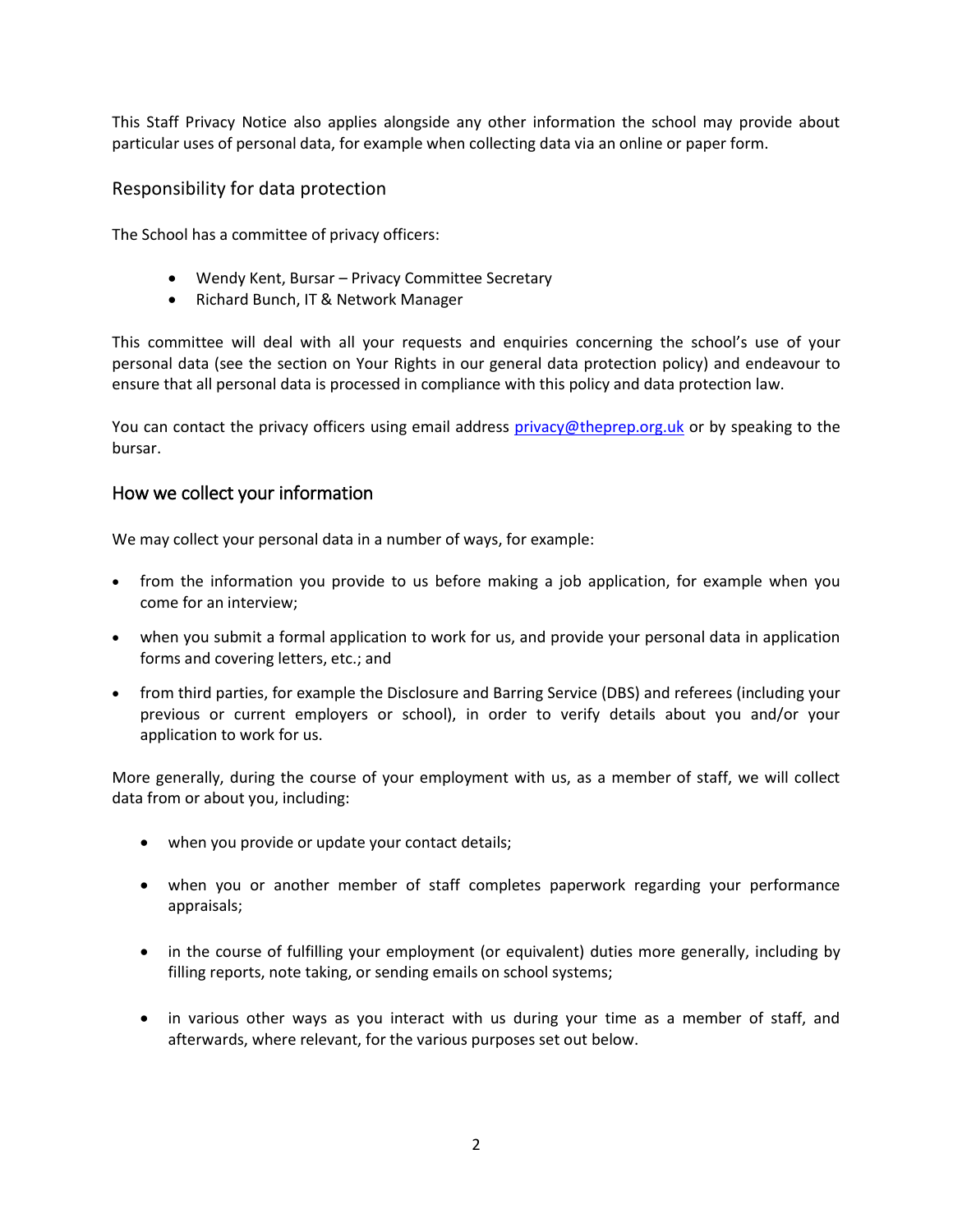## The types of information we collect

We may collect the following types of personal data about you (and your family members and 'next of kin', where relevant):

- contact and communications information, including:
	- $\circ$  your contact details (including email address(es), telephone numbers and postal address(es);
	- o contact details (through various means, as above) for your family members and 'next of kin', in which case you confirm that you have the right to pass this information to us for use by us in accordance with this Privacy Notice;
	- $\circ$  records of communications and interactions we have had with you;
- biographical, educational and social information, including:
	- o your name, title, gender, nationality and date of birth;
	- o your image and likeness, including as captured in photographs taken for identification and other work purposes;
	- $\circ$  details of your education and references from your institutions of study;
	- o lifestyle information and social circumstances;
	- o your interests and extra-curricular activities;
- financial information, including:
	- $\circ$  your bank account number(s), name(s) and sort code(s) (used for paying your salary and processing other payments);
	- o your tax status (including residence status);
	- $\circ$  information related to pensions, national insurance, or employee benefit schemes;
- work related information, including:
	- $\circ$  details of your work history and references from your previous employer(s);
	- $\circ$  your personal data captured in the work product(s), notes and correspondence you create while employed by or otherwise engaged to work for the school;
	- o details of your professional activities and interests;
	- o opinions about your performance in the course of our appraisal process;
	- $\circ$  your involvement with and membership of sector bodies and professional associations;
	- o information about your employment and professional life after leaving the school, where relevant (for example, where you have asked us to keep in touch with you);
- and any other information relevant to your employment or other engagement to work for the school.

Where this is necessary for your employment or other engagement to work for us, we may also collect special categories of data, and information about criminal convictions and offences, including: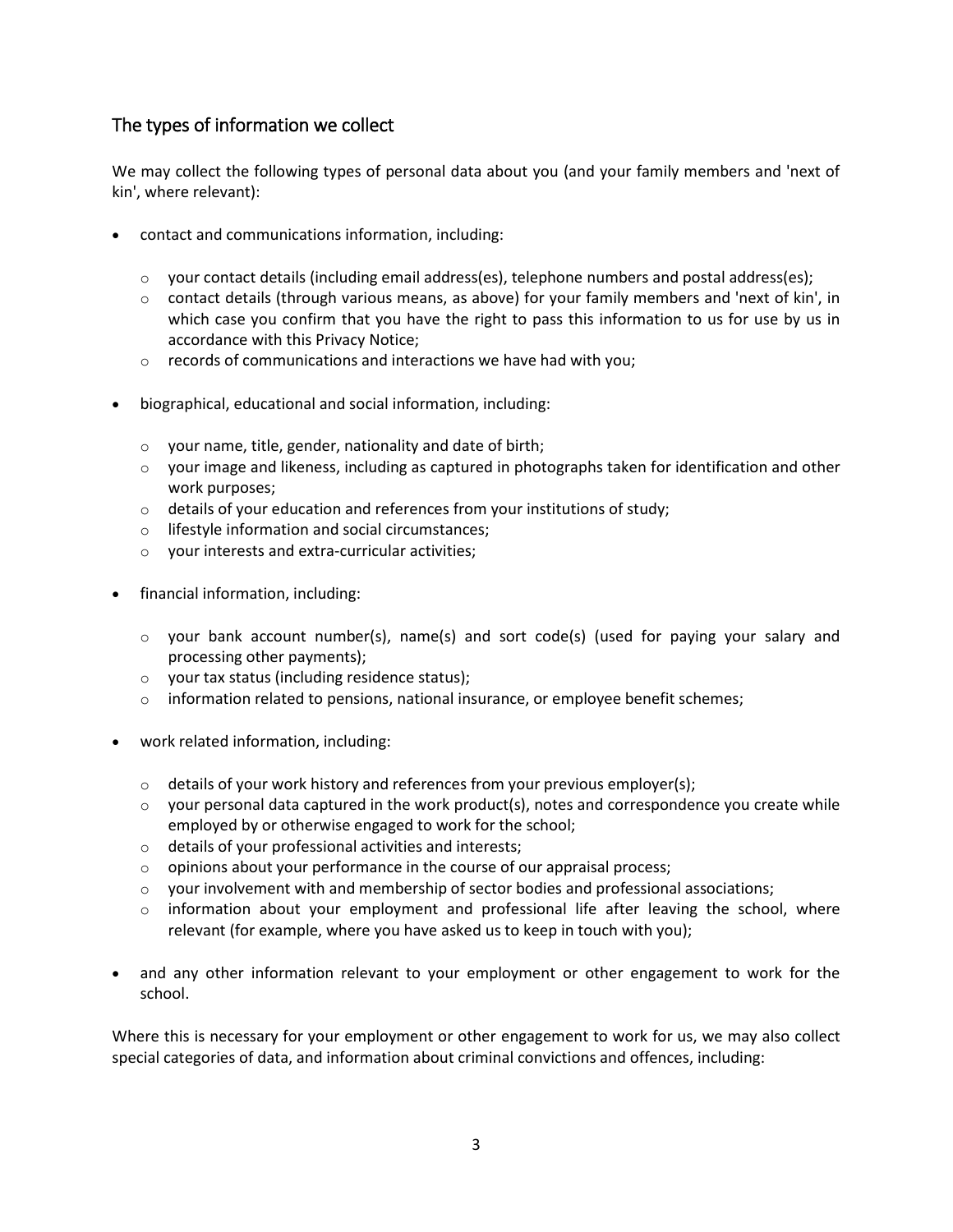- information concerning your health and medical conditions (for example, where required to monitor and record sickness absences, dietary needs, or to make reasonable adjustments to your working conditions or environment);
- information about certain criminal convictions (for example, where this is necessary for due diligence purposes, or compliance with our legal and regulatory obligations);

However, this will only be undertaken where and to the extent it is necessary for a lawful purpose in connection with your employment or other engagement to work for the school.

# The bases for processing your personal data, how that data is used and whom it is shared with

## (i) *Entering into, or fulfilling, our contract with you*

We process your personal data because it is necessary for the performance of a contract to which you are a party or in order to take steps at your request prior to entering into a contract, such as a contract of employment or other engagement with us. In this respect, we use your personal data for the following:

- administering job applications and, where relevant, offering you a role with us;
- carrying out due diligence checks on you, whether during the application process for a role with us or during your engagement with us, including by checking references in relation to your education and your employment history;
- once you are employed or engaged by us in any capacity, for the performance of the contract of employment (or other agreement) between you and us;
- to pay you and to administer benefits (including pensions) in connection with your employment or other engagement with us;
- monitoring your attendance and your performance in your work, including in performance appraisals;
- promoting the school to prospective parents and others, including by publishing the work product(s) you create while employed by or otherwise engaged to work for the school;
- for disciplinary purposes, including conducting investigations where required;
- for other administrative purposes, for example to update you about changes to your terms and conditions of employment or engagement, or changes to your pension arrangements;
- for internal record-keeping, including the management of any staff feedback or complaints and incident reporting; and
- for any other reason or purpose set out in your employment or other contract with us.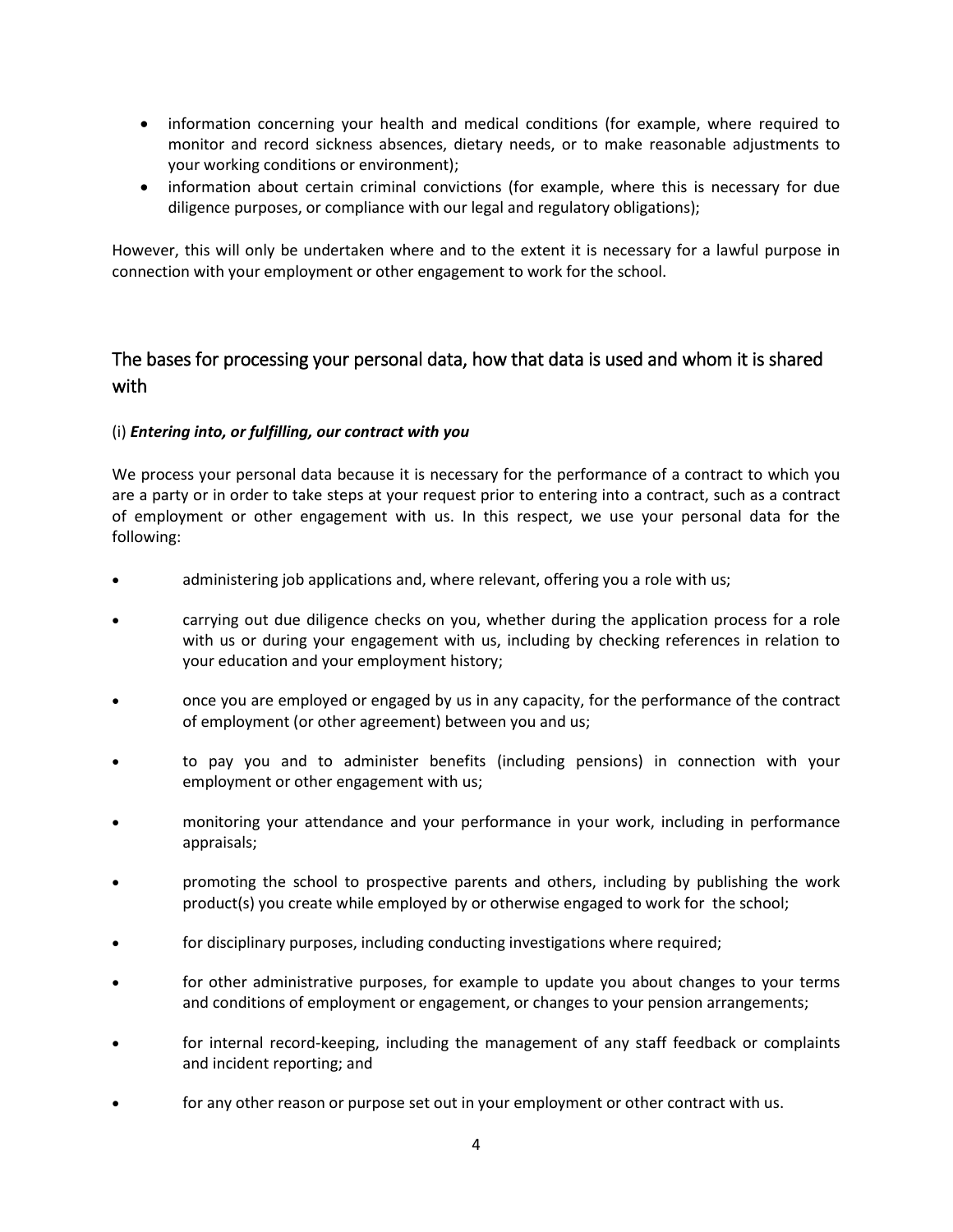#### (ii) *Legitimate Interests*

We process your personal data because it is necessary for our (or sometimes a third party's) legitimate interests. Our "legitimate interests" include our interests in running the school in a professional, sustainable manner, in accordance with all relevant ethical, educational, charitable, legal and regulatory duties and requirements (whether or not connected directly to data protection law). In this respect, we use your personal data for the following:

- providing you with information about us and what it is like to work for us (where you have asked for this, most obviously before you have made a formal application to work for us);
- for security purposes, including by operating security cameras in various locations on the school's premises;
- to enable relevant authorities to monitor the school's performance and to intervene or assist with incidents as appropriate;
- to provide education services to pupils;
- to safeguard pupils' welfare and provide appropriate pastoral care;
- to carry out or cooperate with any school or external complaints, disciplinary or investigatory process;
- for the purposes of management planning and forecasting, research and statistical analysis;
- in connection with organising events and social engagements for staff;
- making travel arrangements on your behalf, where required;
- contacting you or your family members and 'next of kin' for business continuity purposes, to confirm your absence from work, etc.;
- to monitor (as appropriate) use of the school's IT and communications systems in accordance with the school's Information Technology Monitoring Privacy Notice

#### (iii) *Legal Obligations*

We also process your personal data for our compliance with our legal obligations, notably those in connection with employment, charity law, tax law and accounting, and child welfare. In this respect, we use your personal data for the following:

 to meet our legal obligations (for example, relating to child welfare, social protection, diversity, equality, and gender pay gap monitoring, employment, and health and safety);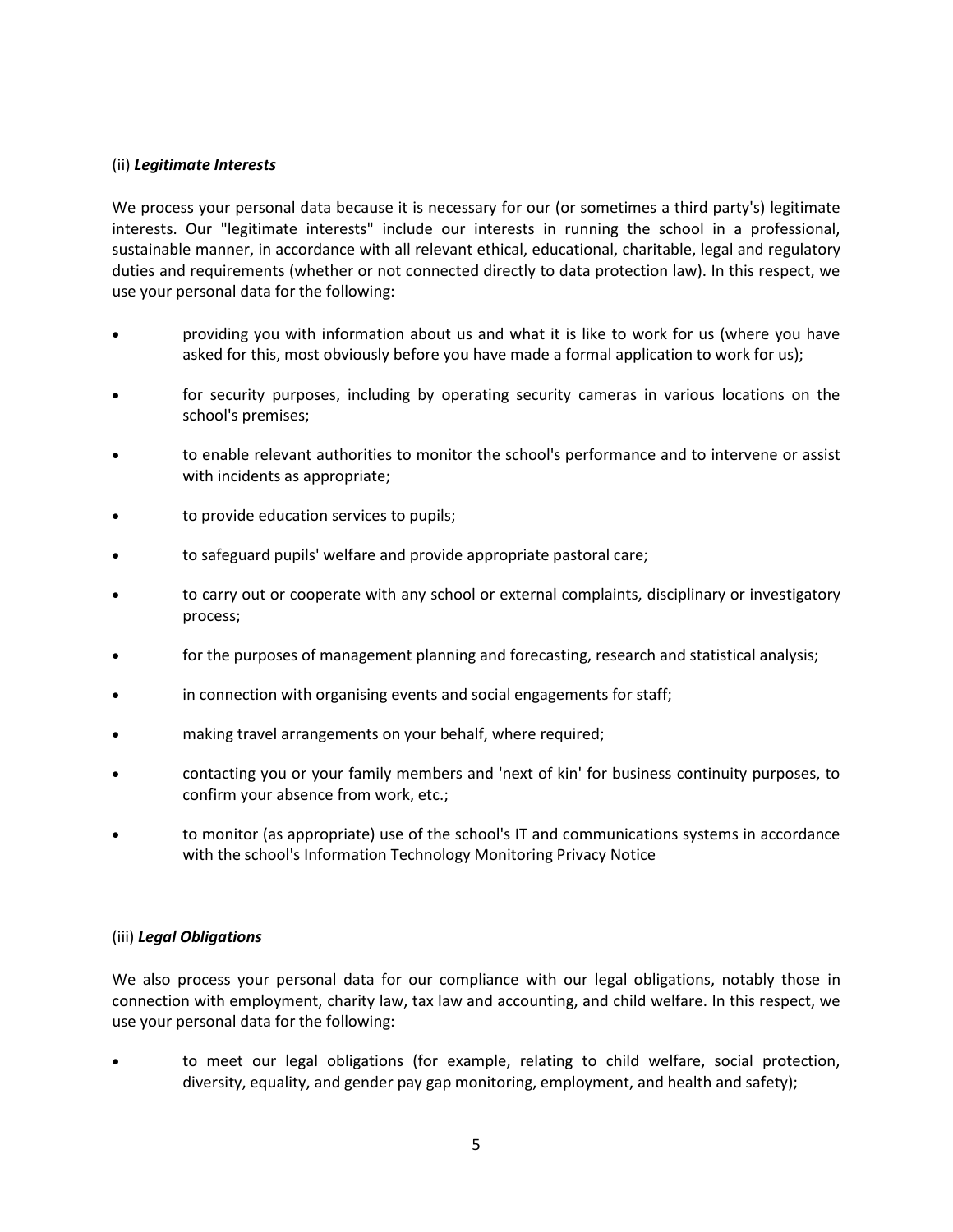- to check that you are legally entitled to work in the UK;
- for tax and accounting purposes, including transferring personal data to HM Revenue and Customs to ensure that you have paid appropriate amounts of tax, and in respect of any Gift Aid claims, where relevant;
- for the prevention and detection of crime, and in order to assist with investigations (including criminal investigations) carried out by the police and other competent authorities.

## (iv) *Consent*

In a few cases we process your personal data with your consent, in particular some uses of photographs and videos of you. Some use of these images we consider necessary for educational or administrative purposes set out above (eg staff ID cards). However, like pupil images, from September 2018, use of staff photographs for communication and marketing purposes (such as use in the school newsletter, social media and prospectus) we do only with your consent as specified by you on our image consent form at the start of your employment. You have the right to withdraw this consent at any time. However, in the case of printed publications like the prospectus or Prep Post, after publication it will not be possible to remove your image. For further details see the general privacy policy.

#### (v) *Special categories of data*

We process special categories of personal data (such as data concerning health, religious beliefs, racial or ethnic origin, sexual orientation or union membership) or criminal convictions and allegations for the reasons set out below.

We will process this data on the basis that such processing is necessary to carry out obligations and exercise rights (both yours and ours) in relation to your employment.

In particular, we process the following types of special category personal data for the following reasons:

- your physical or mental health or condition(s) in order to record sick leave and take decisions about your fitness for work, or (in emergencies) act on any medical needs you may have;
- categories of your personal data which are relevant to investigating complaints made by you or others, for example concerning discrimination, bullying or harassment;
- data about any criminal convictions or offences committed by you, for example when conducting criminal background checks with the DBS, or where it is necessary to record or report an allegation (including to police or other authorities, with or without reference to you);

We will process special categories of personal data for lawful reasons only, including because:

 you have given us your explicit consent to do so, in circumstances where consent is appropriate;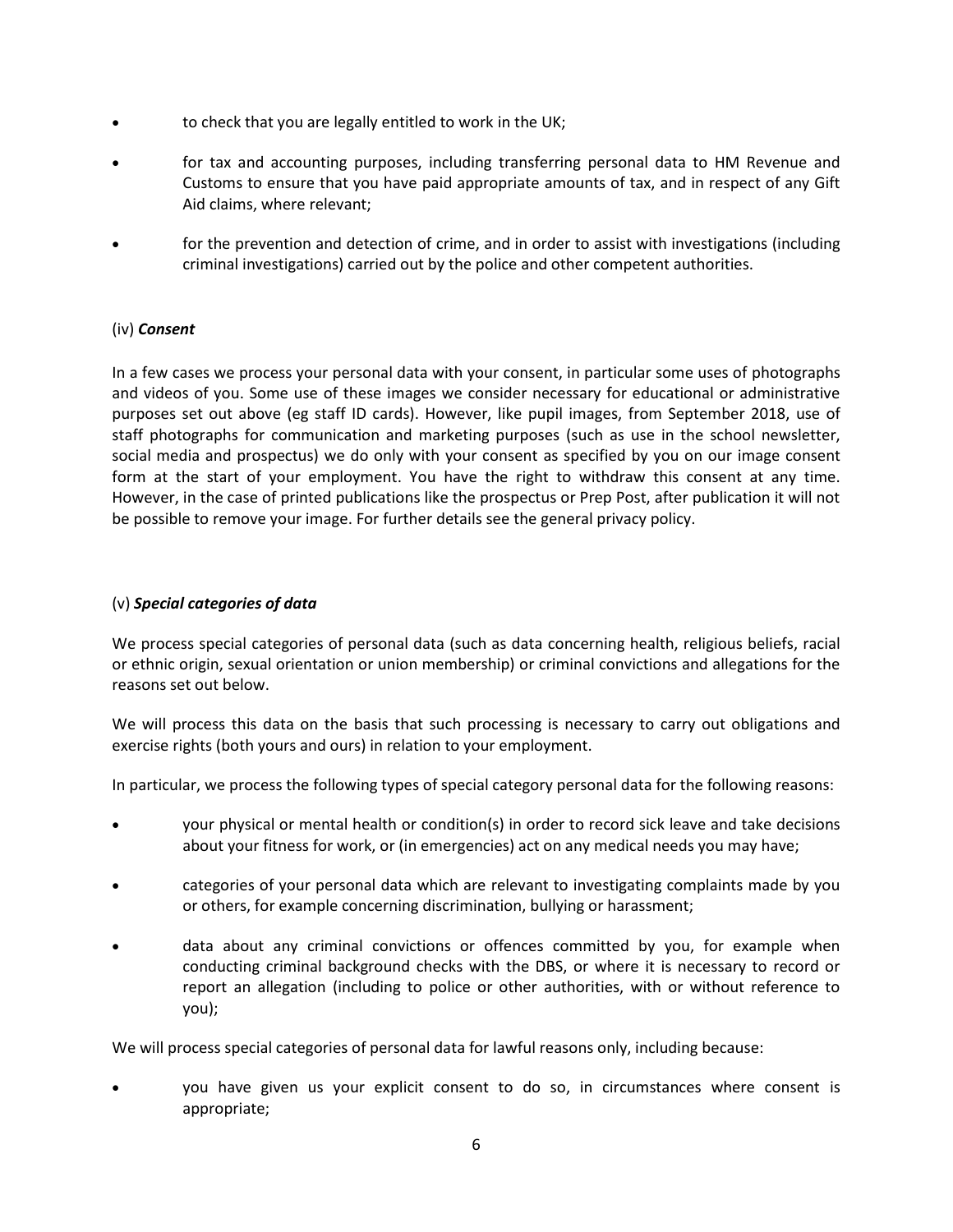- it is necessary to protect your or another person's vital interests, for example, where you have a life-threatening accident or illness in the workplace and we have to process your personal data in order to ensure you receive appropriate medical attention;
- it is necessary for some function in the substantial public interest, including the safeguarding of children or vulnerable people, or as part of a process designed to protect others from malpractice, incompetence or unfitness in a role (or to establish the truth of any such allegations); or
- it is necessary for the establishment, exercise or defence of legal claims, such as where any person has brought a claim or serious complaint against us or you.

## Sharing your information with others

For the purposes referred to in this privacy notice and relying on the bases for processing as set out above, we may share your personal data with certain third parties. We may disclose limited personal data (including in limited cases special category or criminal data) to a variety of recipients including:

- other employees, agents and contractors (eg third parties processing data on our behalf as part of administering payroll services, the provision of benefits including pensions, IT etc. – although this is not sharing your data in a legal sense, as these are considered data processors on our behalf);
- DBS and other relevant authorities and agencies such as the Department for Education, NCTL, the ICO, Charity Commission and the local authority;
- external auditors or inspectors;
- our advisers where it is necessary for us to obtain their advice or assistance, including insurers, lawyers, accountants, or other external consultants;
- third parties and their advisers in the unlikely event that those third parties are acquiring or considering acquiring all or part of our school, or we are reconstituting;
- when the school is legally required to do so (by a court order, government body, law enforcement agency or other authority of competent jurisdiction), for example HM Revenue and Customs or police.

We may also share information about you with other employers in the form of a reference, where we consider it appropriate, or if we are required to do so in compliance with our legal obligations.

## How long your information is kept

Personal data relating to unsuccessful job applicants is deleted within 6 months of the end of the application process, except where you have asked us to keep your application on file and we have agreed.